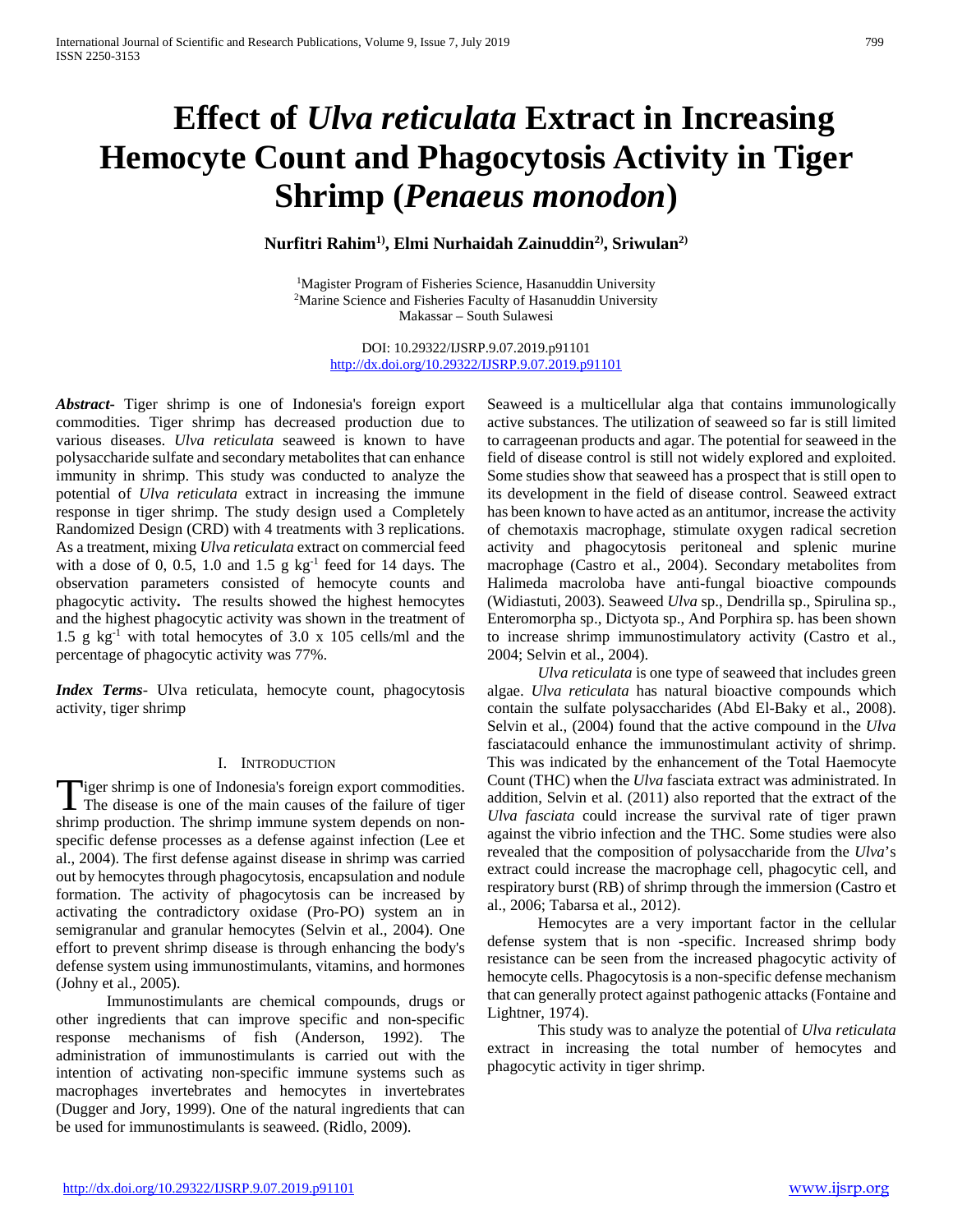#### II. THE RESEARCH METHOD

#### **Collection Sample**

 Samples of *Ulva reticulata* were collected during the low tide along the Punaga coast, Takalar, South Sulawesi Indonesia on 13 December 2018. The algae were washed with cleaned sea water and put into plastic bags before kept in a cool box to prevent photolysis and thermal degradation during transportation.

#### **Sample Preparation**

 Seaweed samples that have been taken are put into plastic then put into the coolbox and taken to the laboratory for the extraction process. The samples were washed with sea water and sterile freshwater and aquadest. Wet algae were then cleaned from sediments and associated organisms. After the washing process, the sample is drained until it is completely drained and weighed as wet weight. Seaweed samples were sun-dried carefully under shade for 4-6 days. Dry samples of seaweed made powder to increase extraction effectiveness for the extraction process were then weighed again as dry weight.

#### **Extraction of Algae**

 Extraction of algal materials was conducted as described previously (Kursia*.*, 2013). 100 g of finely powdered algal material was extracted with 200 mL ethanol in a 1 L capacity round bottom flask  $(1:2, w/v)$ . The extraction was run for 24 h under room temperature. The extracts were filtered through a Whatman no. 1 filter paper then evaporated until 5-10 mL volume.

#### **Experimental animals and acclimation period**

 The test organisms used in this study were tiger shrimp obtained from the Politehnik Pertanian Negeri Pangkep. The tiger shrimp used was  $9 \pm 3.3$  with 20 shrimp/aquarium. Firstly, tiger shrimp are adapted for three days and maintained in controlled conditions. Shrimp are fed three times a day with a feeding rate (FR) of 4−5% of biomass/day. Water, containers, and maintenance equipment are disinfected first.

## **Preparation of medicated feeds**

 *Ulva reticulata* extract was weighed first based on the dose and dissolved in 100 mL of water. *Ulva reticulata* extract solution is mixed into commercial shrimp feed, then coated with 2.5% egg white and dried again at room temperature, in an open room, protected from direct sunlight (Nurdiansah, 2013). The prepared food is put in a plastic container and stored in the refrigerator until used.

#### **Treatment Schedule**

 The method used in this study was a completely randomized design (CRD) method with 4 treatments and 3 replications. The treatment given is based on the Declarador., et al. Method. (2014) black tiger shrimp fed with a mixture of *Ulva reticulata* extract of K: 0 g kg-1,(A) 0.5 g kg<sup>-1</sup>, (B) 1.0 g kg<sup>-1</sup> and (C) 1.5 g kg-1 feed shrimp, all treatments and controls were fed three times a day with FR of 4-5% biomass/day. The provision of treatment lasts for 14 days. Measurement of hemocytes and phagocytosis activity was carried out on the 15th day after treatment.

#### **Total Hemocyte Count**

 The shrimps' hemolymph was conducted at the pleopod at the abdominal segment near the genital hole by using syringe 1 mL (Xian et al., 2009). Before the hemolymph collection, the syringe was loaded with 0.1 mL of Na-citrate 10% used as an anticoagulant (Vargas-Albores et al., 1993). The calculation of the total quantity of hemocyte (THC) was conducted by using hemocytometer (Abdollahi-Arpanahi et al., 2018).

#### **Phagocytosis Activity**

 Black shrimp hemolymph is added as much as 0.1 mL into Eppendorf and mixed evenly with 25 µL Staphylococcus sp bacteria and incubated for 20 minutes. Then as many as 5 µL were crushed on a glass object and made a screw preparation. Then fixed with 100% methanol for 5 minutes, then stained with Giemsa (10%) for 15 minutes Preparations are rinsed with running water and dried. Phagocytosis activity is measured based on the percentage of phagocytic cells that show the process of phagocytosis (Anderson dan Siwicki, 1993). The phagocytic activity is calculated by a formula :

$$
AP = \frac{the\ quantity\ of\ phagocyte\ cell}{the\ quantity\ of\ observed\ phagocyte\ cell}x\ 100
$$

#### **Data analysis**

 Analysis of Total Haemocyte Count (THC) data and Phagocytosis Activity on shrimp were analyzed by ANOVA, and if there were differences between treatments followed by the Tuckey Test.

#### III. RESULTS

 The body defense system of tiger shrimp (Penaeus monodon) on the administration of seaweed extract *Ulva* retuculata is indicated by the number of hemocytes and on the phagocytic activity. Hemocytes are one form of cellular defense. Hemocytes play a role in the process of phagocytosis, encapsulation, degranulation, and nodular aggregation of foreign pathogens and particles as well as the production and release of prophenoloxidase (proPO) in the immune system of crustaceans (Sahoo et al., 2008). The hemocytes counts in crustaceans are very important in maintaining resistance to pathogens. Immunoreactive factors such as peroxinextin, antibacterial peptides, and clotting components are stored in the hemocytes, so an increase in the number of hemocytes is a measure of the ability of a substance to stimulate the body's defense system of shrimp.

 The results showed that the number of hemocytes given *Ulva reticulata* extract gave higher results than control. The results of the variance analysis and further testing of total hemocytes differed significantly  $(P \le 0.05)$  between treatments and controls.

 The administration of *Ulva reticulata* Extract 1.5 g kg-1 showed a higher total hemocyte value compared to other Johansson et al. (2000), shrimp hemocytes play an important role in immune responses including recognition, phagocytosis, melanization, cytotoxicity, and inter-cell communication. The results of the above research are in accordance with the research of Selvin et al. (2004) which states that *Ulva* sp extract can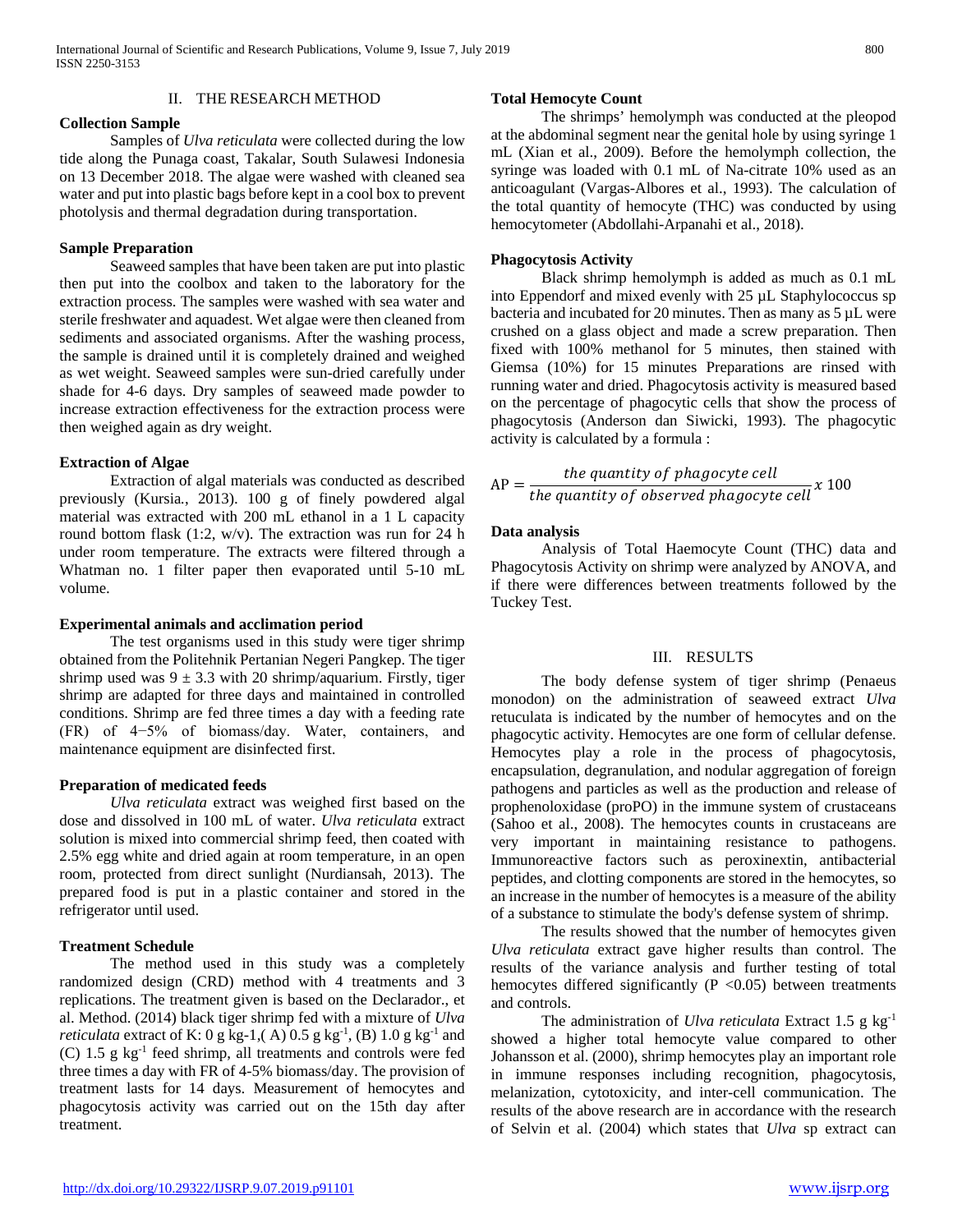increase the total hemocytes of tiger shrimp. Similar research that has been done shows that the shrimp immune response can be improved by the application of sulfate polysaccharides contained in *Ulva* sp. Sakai (1999) Sakai (1999) states that the ability of immunostimulants to enhance the immune response and develop protection against pathogenic infections is influenced by the dose of the application. Giving immunostimulants at concentrations below the minimum value for the occurrence of an immune response does not have an effect on increasing the number of hemocytes.

 Brown (2000), states that increasing immunity can be known from the increase in phagocyte cell activity from hemocytes, namely the ability of immune response cells to phagocytosis of disease agents that enter the body.

 The results showed that the phagocytosis activity given *Ulva reticulata* extract gave higher results than controls. The results of the variance analysis showed that the addition of *Ulva reticulata* extract had a significant effect  $(P \le 0.05)$  on the phagocytosis activity of tiger shrimp.

 The administration of *Ulva reticulata* extract in feed at a dose of  $1.5$  g kg<sup>-1</sup> showed the best results with a phagocytosis activity of 77% compared to other treatments.

 Increasing the phagocytosis activity can be indicated that the addition of *Ulva reticulata* extract in feed can stimulate or enhance the immune system in shrimp. According to Suleman et al (2018) stated that the content of sulfate polysaccharides contained in extracts from *Ulva* sp was able to increase the phagocytic activity by 53% in vannamei shrimp.

**Table 1. Total Haemocytes Count of Tiger Shrimp After Feeding Treatment with** *Ulva reticulata* **Extract**

| <b>Treatment</b>                   | Mean $(x10^5 \text{sel/ml}) \pm SD$ |
|------------------------------------|-------------------------------------|
| $K(0 g kg-1)$                      | $1,3\pm0,15^{\rm a}$                |
| $A(0,5 g kg-1)$                    | $1,9{\pm}0,82^{\mathrm{a}}$         |
| <b>B</b> $(1,0 \text{ g kg}^{-1})$ | $2,0 \pm 0,57$ <sup>a</sup>         |
| C(1, 5 g kg <sup>1</sup> )         | $3,0{\pm}0,75^{\rm b}$              |

*Data (mean ± SD) at the same time of observation with different letters show significant differences in results (p <0.05)*

## **Tabel 2. Percentage of phagocytosis Activity of Wind Shrimp After Treatment of Feeding with** *Ulva Reticulata* **Extract**

| <b>Treatment</b>           | $Mean(\%)\pm SD$      |
|----------------------------|-----------------------|
| $K(0 g kg-1)$              | $43 \pm 8.1^a$        |
| $A(0,5 g kg-1)$            | $48 \pm 10.7^{\rm a}$ |
| $B(1,0 g kg-1)$            | $70{\pm}8,5^{\rm b}$  |
| C(1, 5 g kg <sup>1</sup> ) | $77 \pm 6.0^b$        |

*Data (mean ± SD) at the same time of observation with different letters show significant differences in results (p <0.05)*

 Phagocytosis activity is a very important way of controlling and destroying foreign particles. The defense process through phagocytosis is divided into several processes, chemotaxis, recognition, and internalization (Bachere, 1995). According to Smith et al. (2003), hemocytes perform an Inflammatory-type reaction such as phagocytes, hemocyte clumping, production of oxygen-reactive metabolites and microbicidal release of proteins.

 The process of phagocytosis begins with attachment (ingestion) and ingestion (ingestion) of microbial particles into phagocytic cells. Phagocytes cells then form digestive vacuole (digestive vacuole) called phagosomes. Lysosomes (granules in phagocyte cytoplasm) then fuse with phagosomes to form phagolysosomes. Subsequent microorganisms are destroyed and microbial debris is excreted from the cell through the egestion process Destruction of phagocytic microbial particles involves the release of enzymes into phagosomes and the production of ROI

(reactive oxygen intermediate) now called respiratory burst (Rodriquez and Le Moullac, 2000 in Manoppo, 2011

 Dugger and Jory (1999) said phagocytes of hemocytes are one of the nonimmune systems specific to shrimp. These cells recognize stimulants depending on the type of surface of the molecules and carbohydrates found on the surface of pathogens and how these molecular types differ from the surface of the host cell. Cell recognition itself includes a number of complex structures on the surface of the host cell where the hemocytes can recognize and interpret.

#### IV. CONCLUSION

 Based on the results of research feeding with the addition of *Ulva reticulata* extract, the cellular immune response increased in the form of total hemocytes and phagocytosis activity in tiger shrimp. The best results for the number of hemocytes and